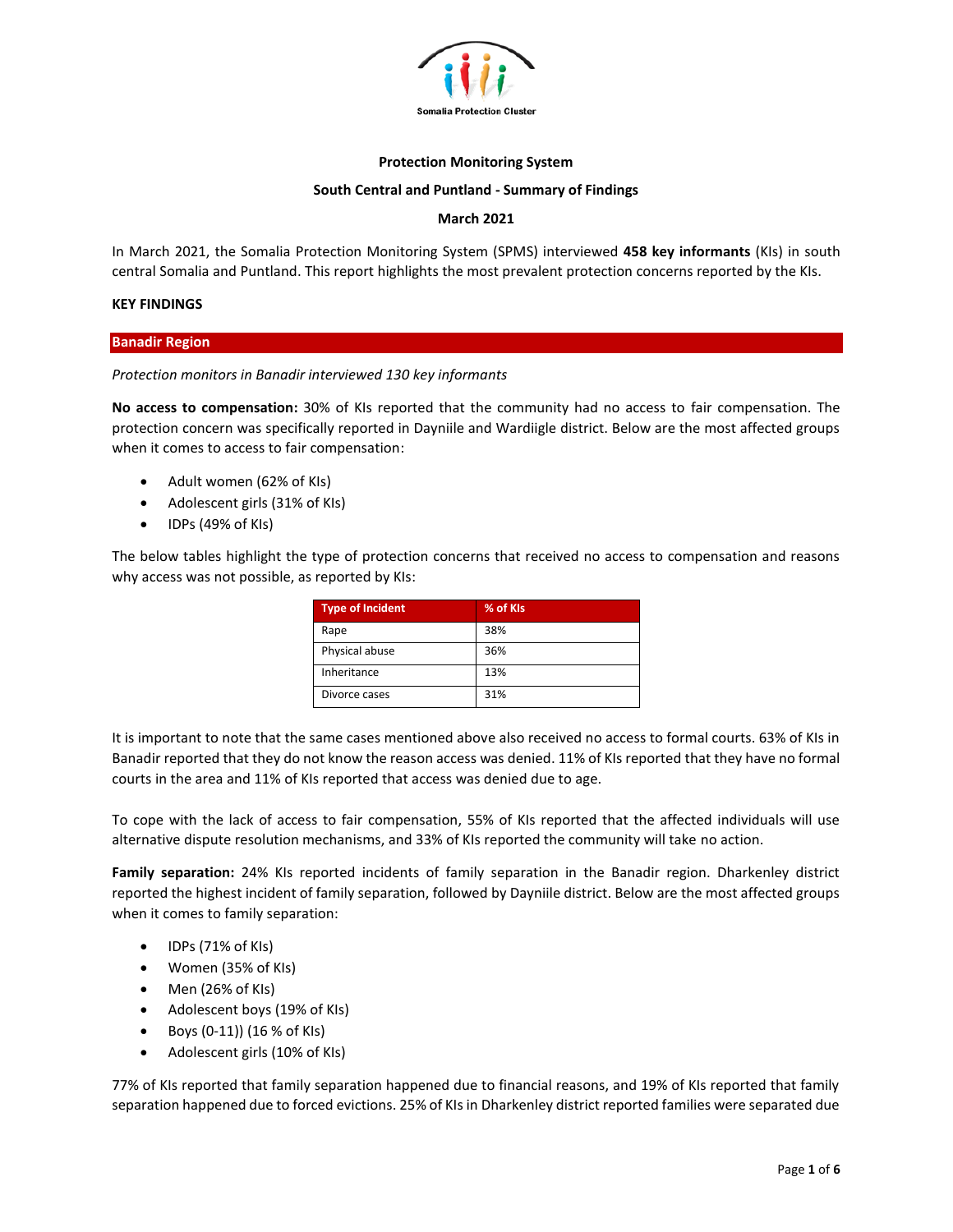

to armed clashes. To cope with the incident, 81% of KIs reported that the family will search for the missing family member and 19% of KIs reported that the affected groups will move out of the settlement. It is difficult to know the reason the family has left but armed clashes and forced evictions in the area may be a contributing factor.

**Sexual assault:** 17% of KIs reported incidents of sexual assault happening in their area or settlement. Dayniile, Dharkenley, and Wardhiigle districts reported the highest incident of sexual assault. It could be linked to the high incidents of family separation, forced evictions, and armed clashes happening in the settlements. IDPs, women, and adolescent girls reported being equally affected. Due to the displacement taking place, existing protection risks are exacerbated, making women and girls even more vulnerable.

## **Below are the community coping strategies:**

- 33% of KIs reported that the community will do nothing to respond to the incident
- 20% of KIs reported that the incident will be reported to traditional leaders
- 13% of KIs reported that the community will go to NGOs or health facilities for support.

Important to mention that the percentage of communities going to NGOs for support has drastically reduced. In January, 53% of KIs reported the community will seek medical support from NGOs compared to February (20%) and March (13%). These could be linked to lack of services in the area due to funding gaps, or NGOs do not have to access the settlement and create awareness on the existing referral systems, especially to the newly displaced due to COVID-19 restrictions.

## **Bay Region**

*Protection monitors in Bardaale district interviewed 66 key informants.*

**No access to Justice:** Key informants reported the community had no proper access to both informal and formal justice systems. Below are the justice systems the community could not access:

- No access to duty- bearers (39% of KIs)
- No access to informal leaders (30% of KIs)
- No access to fair compensation (36% of KIs)
- No formal courts (21% of KIs)

When it comes to access to duty- bearers, KIs reported the following obstacles: 63% of KIs reported the community could not have access due to their social background/status, 19% of KIs reported that the community was asked to pay a bribe, and 6% reported incidents of intimidation. As a coping strategy, 44% of KIs reported that the community will seek support from traditional leaders even though access to them was reported as a challenge and 44% of KIs reported that the community will reach out to religious leaders for support.

**Family separation**: 36% of KIs reported incidents of family separation. Lack of financial means to support family member was highlighted as the highest contributing factors, but some of the KIs reported the family separation was also caused by:

- Military operations in the area
- Forced returns and forced evictions
- Forced recruitments.

These contributing factors have also been captured in the recent circulated by Community Empowerment & Social Development Organisation (CESDO), regarding a large influx of IDPs to Berdale district due to armed conflict broke out in Toosweyne village, 25km from Berdale district.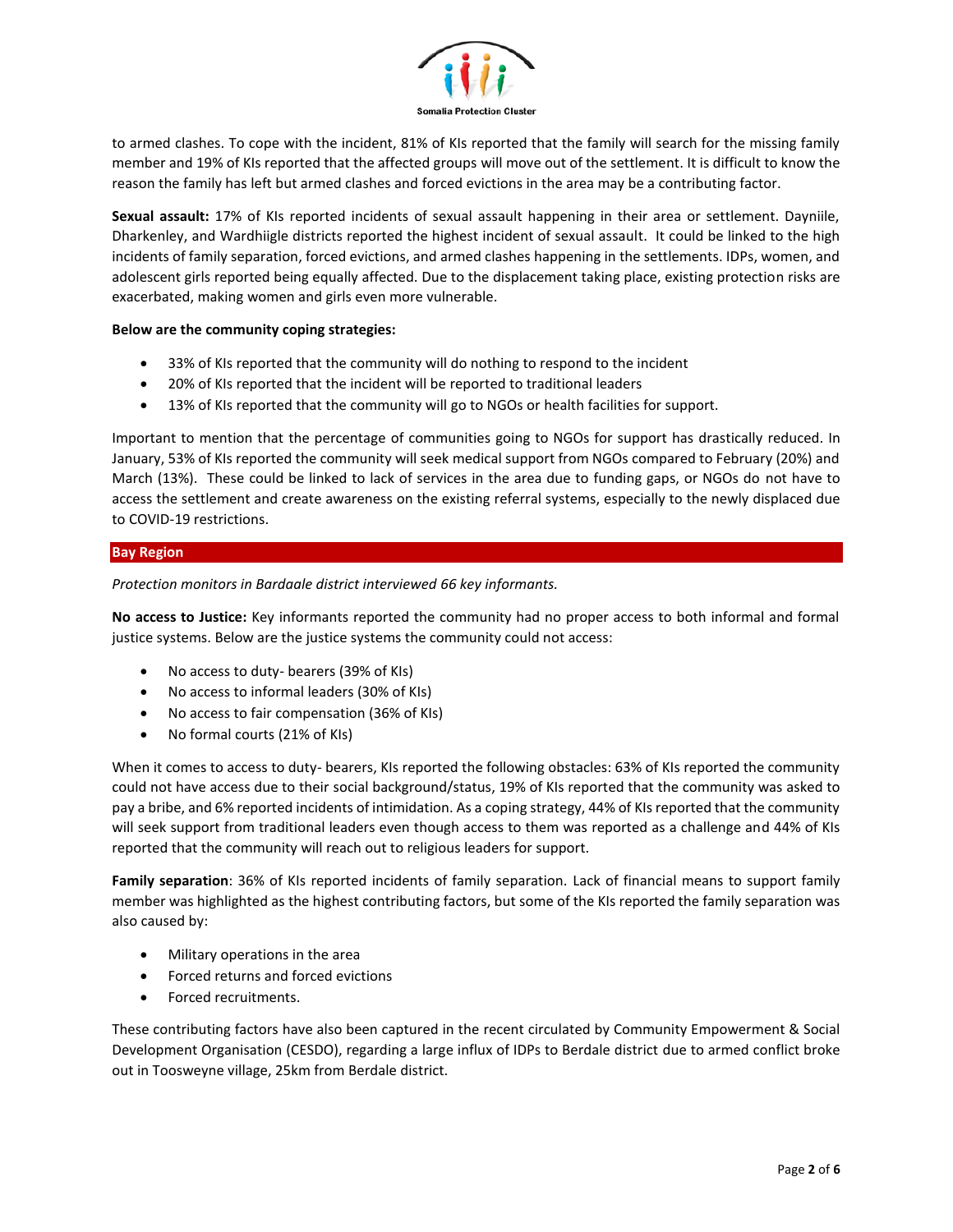

**Extortion/abuse of assistance:** 29% of KIs reported incidents of extortion in Bardaale district. Below table highlights the type of extortion reported by the KIs and action taken by NGOs to respond to the protection concerns.

| <b>Type of Extortion</b>                        | % of KIs |
|-------------------------------------------------|----------|
| Paying money to be included in beneficiary list | 53%      |
| Forced to handover some of the items received   | 42%      |
| Forced to share assistance with others          | 26%      |
| Exchange of sexual favors                       | 26%      |

| <b>Action taken</b>                              | % of KIs |
|--------------------------------------------------|----------|
| Engage community committees to mediate           | 63%      |
| Organize community meetings to discuss the issue | 47%      |
| Register people initially left out               | 21%      |
| Withdraw from the area                           | 16%      |
| Nothing will be done                             | 11%      |

KIs reported the below groups to be the most affected in Bardaale district:

- Host community (58% of KIs)
- IDPS (42% of KIs)
- Marginalized groups (21% of KIs)
- Adolescent girls (16% of KIs)
- Persons with disabilities (11% of KIs)
- Women (11% of KIs)

Below are the community coping strategies reported by the KIs:

- Complain to CSOs or NGOs (47% of KIs)
- Request support from traditional leaders (32% of KIs)
- Request support from religious leaders (26% of KIs)
- Move out of the settlement (21% of KIs)
- No action taken by the community (11% of KIs)

## **Hirshabelle Region**

*Protection monitors in Hirshabelle interviewed 89 key informants. 32 interviews in Hiraan and 57 interviews in Middle Shabelle.* 

**Family separation:** 31% of KIs in Hirshabelle reported incidents of family separation. Beletweyne reported the highest incident with, 45% of KIs reporting incidents of family separation to protection monitors. Just as reported in other regions, lack of financial support and family conflicts are the major contributing factors to family separation.

**Destruction of property:** 28% of KIs reported incidents of property destruction in Hirshabelle. 92% of KIs reported flooding as one of the major reasons for the destruction of property, and only 8% indicated forced evictions. KIs reported the below groups being the most affected:

- IDPs (80% of KIs)
- Older persons women (48% of KIs)
- Women (48% of KIs)
- Adolescent girls (44% of KIs)

To cope with the protection concern, KIs reported the community either requests support from traditional and religious leaders, and 20% of KIs reported the community request support from the authorities.

**Child recruitment:** 20% of KIs reported incidents of child recruitment to the protection monitors. Incidents of child recruitment were only reported in Middle Shabelle region, Balcad district.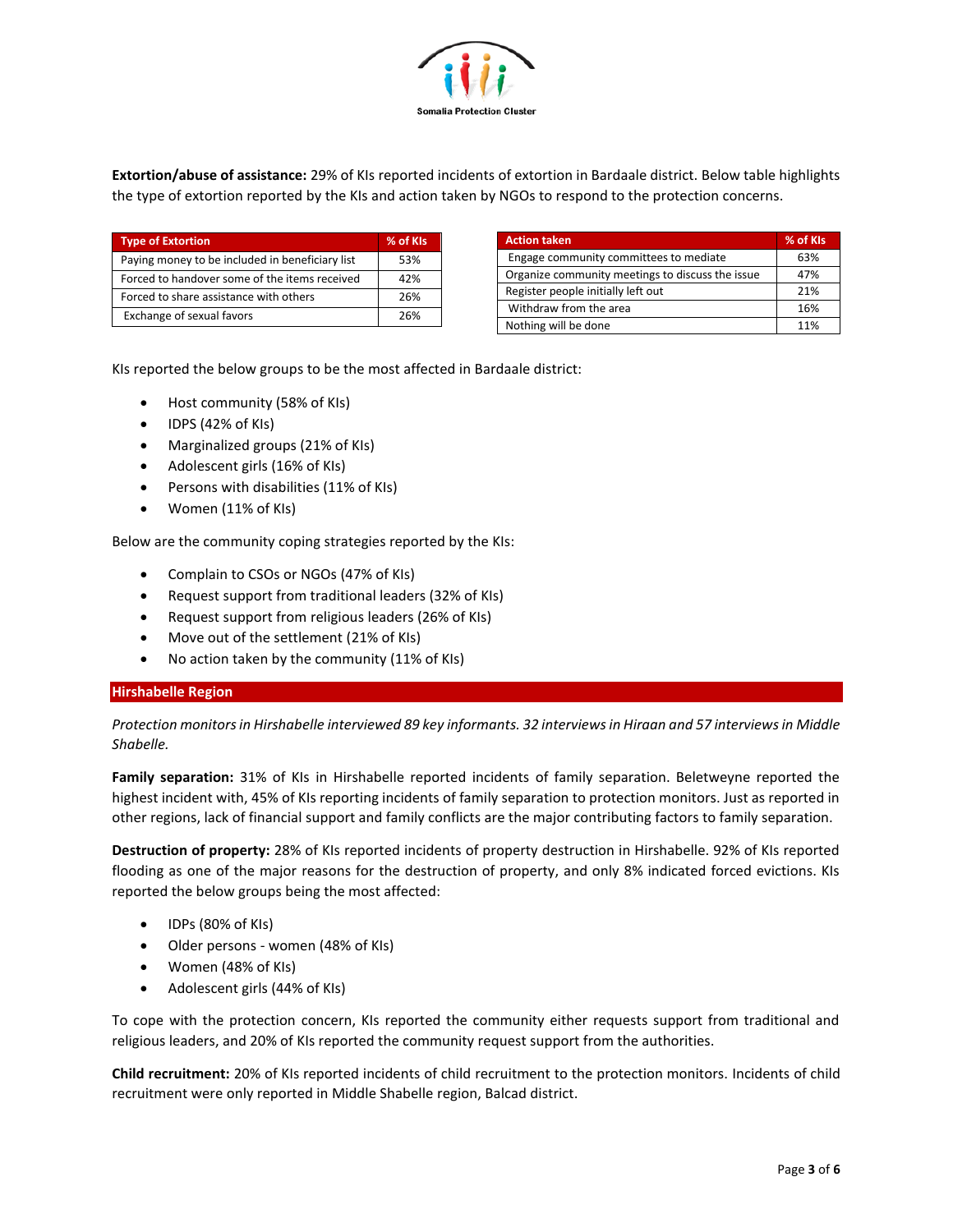

KIs also reported the child recruiters being:

- Non-state armed actors (89% of KIs)
- Traditional leaders (11% of KIs)
- State armed forces (5% of KIs)

KIs reported the below groups being the most affected:

- Adolescent boys (89% of KIs)
- Boys between the ages of 0-11 (68% of KIs)
- Adolescent girls (26% of KIs)
- Girls between the ages of 0-11 (11% of KIs)

To cope with the protection concern, 89% of KIs reported that the community will pay a ransom to the recruiters, 16% of KIs indicated the community engages in negotiations, and 11% of KIs reported that the community request support from the authorities.

## **Lower Juba Region**

*Protection monitors interviewed 87 key informants in Kismayo.* 

**Land grabbing:** 20% of KIs reported incidents of land grabbing in Kismayo. 82% of KIs reported IDPs were the most affected groups. 82% of KIs reported that IDPs are the most affected groups in Kismayo, and only 6% indicated returnees being affected. 76% of KIs reported that the affected communities will engage in mediation as a coping strategy, 29% of KIs reported the community will seek support from local authorities, and 24% KIs reported they will request support from NGOs. 7% of KIs also reported destruction of property due to forceful evictions.

**Exclusion from assistance:** 15% of KIs reported incident of exclusion from assistance in Kismayo district. 77% of KIs reported that returnees are the most affected groups in Kismayo and only 8% of KIs reported older persons being affected.

KIs reported that the affected groups were mostly denied access to the following assistance:

- Access to water
- Access to latrines
- Access to cash for work activities

Community coping strategies: 38% of KIs reported that the affected groups will take no action, 23% of KIs reported that they will request support from traditional leaders and 15% reported that the community will complain to CSOs or NGOs.

## **Lower Shabelle Region**

*Protection monitors interviewed 70 key informants. 30 interviews conducted in Afgooye and 40 interviews conducted in Marka.* 

**Exclusion from assistance:** Protection concerns specifically reported in the Afgooye district. 33% of KIs reported that marginalized groups were the most affected groups in the community, and 22% of KI persons with disabilities also being affected.

KIs reported the below assistance/services being doing to the affected communities:

- Cash based assistance
- Access to water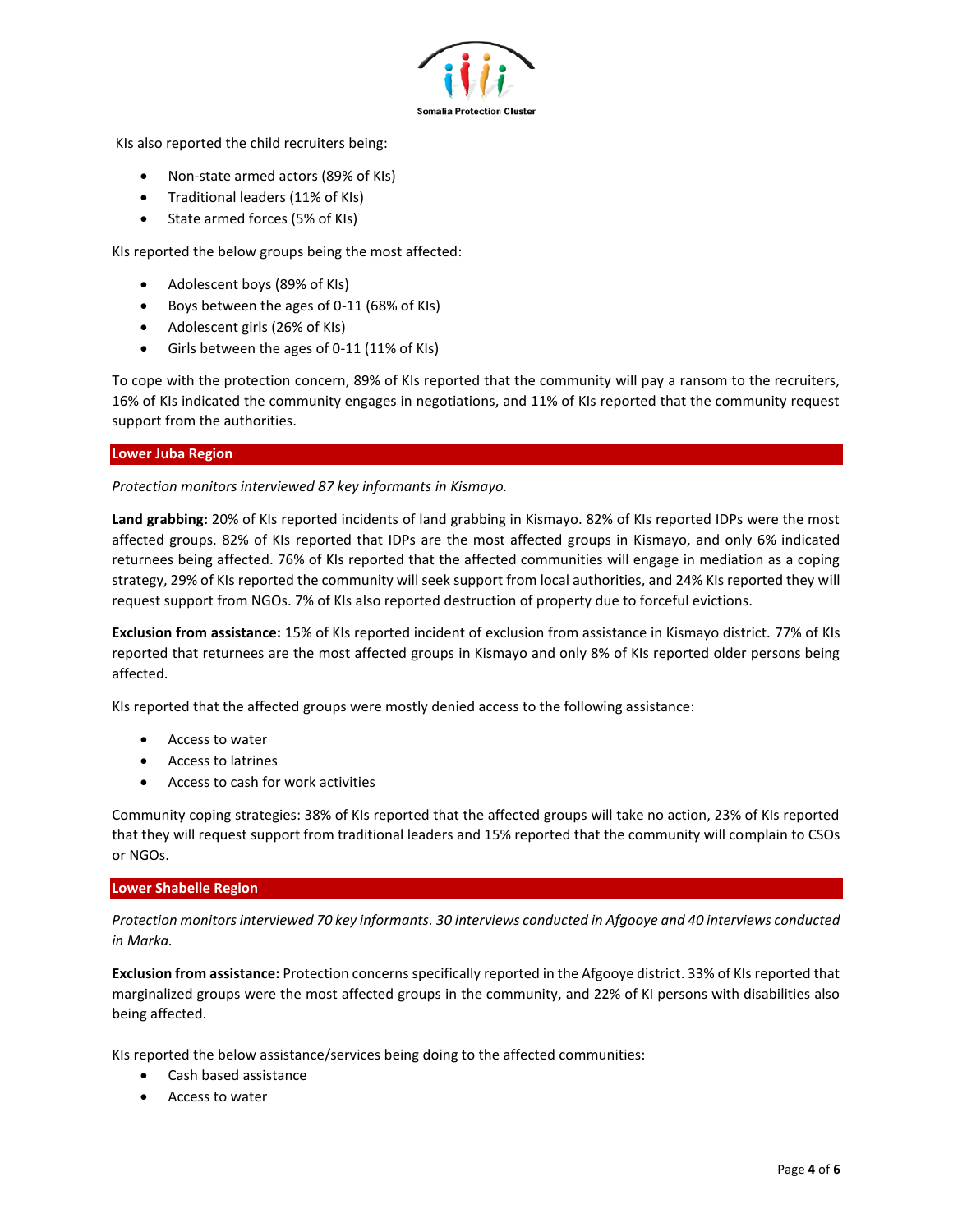

- Access to NFI distributions
- Health facilities
- Access to cash for work activities.

Below table highlights the reasons access was denied and action taken by NGOs to respond to the protection concerns.

| <b>Reasons</b>                                                 | % of KIs |
|----------------------------------------------------------------|----------|
| Discrimination by community leaders based on social background | 43%      |
| Discrimination by gatekeepers based on social background       | 29%      |
| Discrimination by NGO based on age                             | 14%      |

| <b>Action taken by NGOs</b>                       | % of KIs |
|---------------------------------------------------|----------|
| Engage comminute committees to mediate            | 29%      |
| NGO will do nothing                               | 29%      |
| Register people initially left out                | 14%      |
| Organize community meetings to discuss the issues | 14%      |

To cope with the protection concern KIs reported, the community will reach out to either traditional or religious leaders for support. 22% of KIs reported that the community will organize a protest, and 11% of KIs reported that the community will complain to non-state actors.

**Extortion/abuse of assistance:** Protection concern was specifically reported in Afgooye district. KIs reported the below are the two type of extorting the affected community is facing:

- Paying money to be included in the beneficiaries list (86% of KIs)
- Forced to hand over some of the assistance received (16% of KIs)

KIs reported the below actions will be taken by the NGO to respond:

- 43% of KIs reported that in most cases the NGO will do nothing.
- 14% of KIs reported that they will register the people initially left out.
- 14% of KIs also reported that the NGO will withdraw from the area.

To cope with the concern, 57% of KIs reported that the affected communities will take no action, 14% reported that they request support from religious leaders, and 14% of KIs reported the community will request support from the authorities.

**Child recruitment:** 93% of KIs reported incidents of child recruitment. Child recruitment incidents were only reported in the Marka district. 100% of the KIs reported that state armed forces are child recruiters, and only 11% of KIs reported non-state armed actors recruiting children. Important to note that Marka also reported the highest incidents of family separation, and 48% of KIs reported that adolescent boys (12-17) years old are affected. Forced recruitment reported as one of the reasons for family separation. 38% of KIs reported military operations in Marka are also leading to family separation.

92% of KIs reported adolescent boys (12-17) years old are the most affected, and 46% of KIs reported IDPs also affected. To cope with the protection concern, KIs reported that the community in Marka will ask NGOs for assistance or engage in negotiations.

# **Bari Region**

*Protection monitors interviewed 15 key informants Bossaso district.*

**Sexual assault:** 47% of KIs reported incidents of sexual assault in Bossaso district. KIs reported adolescent girls, women and IDPs being the most affected. Below are the community coping strategies reported by the KIs:

- 71% of KIs reported that the community will report the incident to traditional leaders.
- 29% of KIs reported that they will reach out to NGOs or health facilities for support.
- 29% of KIs reported that they will report the indecent to the authorities.